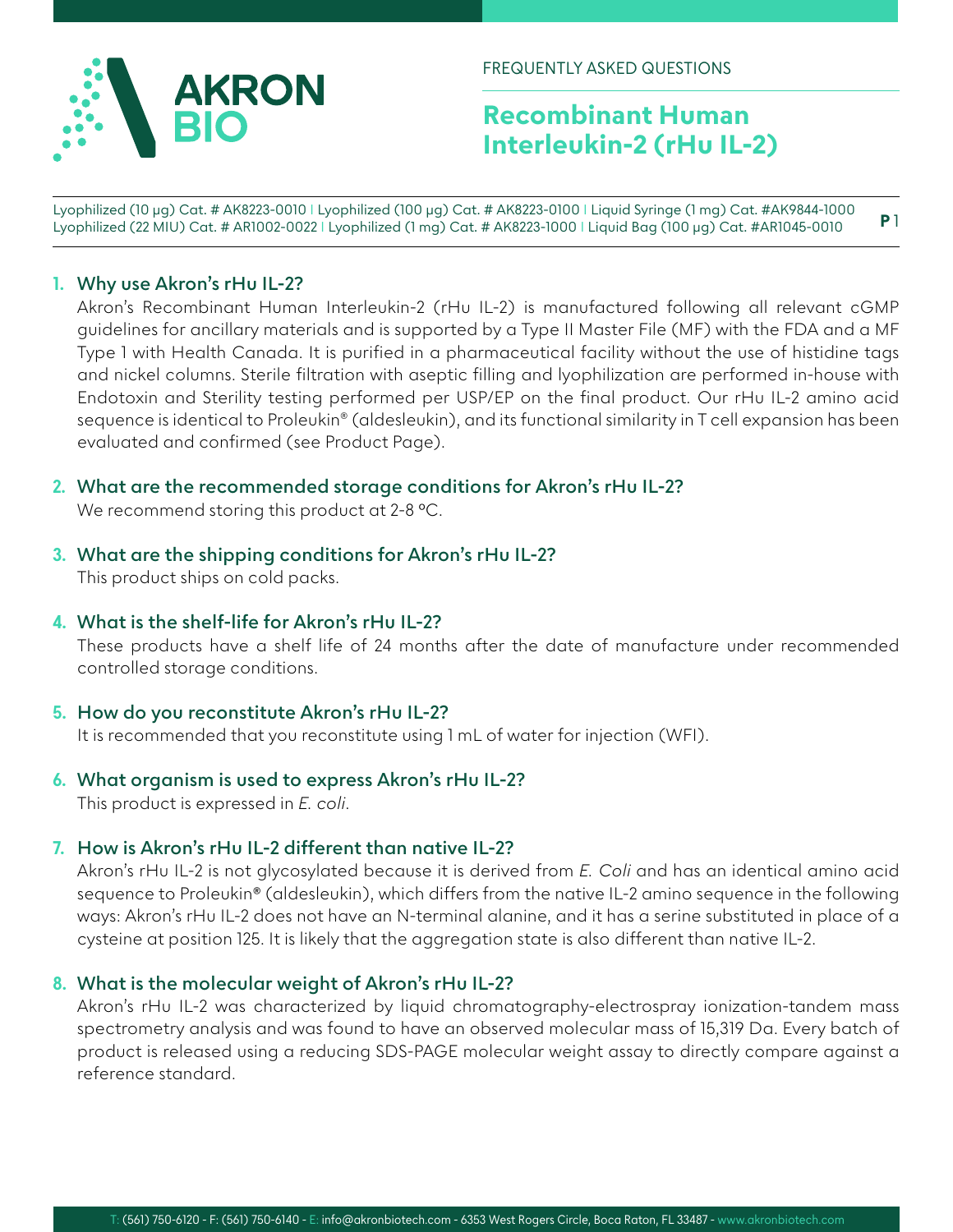

FREQUENTLY ASKED QUESTIONS

# **Recombinant Human Interleukin-2 (rHu IL-2)**

**P** 2 Lyophilized (10 µg) Cat. # AK8223-0010 I Lyophilized (100 µg) Cat. # AK8223-0100 I Liquid Syringe (1 mg) Cat. #AK9844-1000 Lyophilized (22 MIU) Cat. # AR1002-0022 I Lyophilized (1 mg) Cat. # AK8223-1000 I Liquid Bag (100 μg) Cat. #AR1045-0010

## **9. Do you have a Master File (MF) available for this product?**

Yes, Akron's rHu IL-2 has a Type II eCTD MF (#026152) on file with the FDA and an MF Type I (#e250089) on file with Health Canada. We can provide you a Letter of Authorization that will permit these agencies to refer to the information on file in support of your submissions.

#### **10. Does this product have a TSE/BSE statement?**

Yes, a TSE/BSE statement is available upon request for this product.

#### **11. Are animal-derived materials used in the manufacture of this product?**

All raw materials, components, sub-components, and consumables used in the manufacturing of this product are either animal-free or in compliance with EMEA/410/01 rev. 3. Please see the BSE-TSE Statement.

## **12. Is virus and pathogen inactivation included in the manufacturing process?**

No, because viruses that infect bacteria (bacteriophages) do not pose a known threat to human cells. Virus reduction manufacturing steps are usually not included when purifying material from a bacterial host, as is the case with Akron's rHu IL-2. We use an *E. Coli* based expression system that does not require additional virus reduction.

### **13. What safety testing is done on this product?**

Every lot of final product is tested and released, with specifications and methods per USP/EP, for both Endotoxin (USP <85> / EP 2.6.14) and Sterility (USP <71> / EP 2.6.1).

### **14. Which cell types are suitable**?

Akron's cGMP-compliant rHu IL-2 can be used to promote the activation and proliferation of numerous immune cell types, including CAR-T cells, TCR-T cells, Tregs, TILs, NK cells, CIK cells, B cells, monocytes, and macrophages.

### **15. Do you have an SDS for this product?**

Yes, an SDS is available upon request for this product.

### **16. How does Akron measure activity for rHu IL-2?**

Akron uses a validated leukocyte proliferation assay to report activity. The rHu IL-2 induced proliferation of T lymphocyte HT-2 cells is verified against the World Health Organization (WHO) 2<sup>nd</sup> international standard by the National Institute for Biological Standards and Control for Interleukin-2 (NIBSC 86/500). Akron uses a parallel-line concentration-response model to calculate a relative potency, per guidelines set forth in USP <1032> and USP <1034> (see Technical Overview).